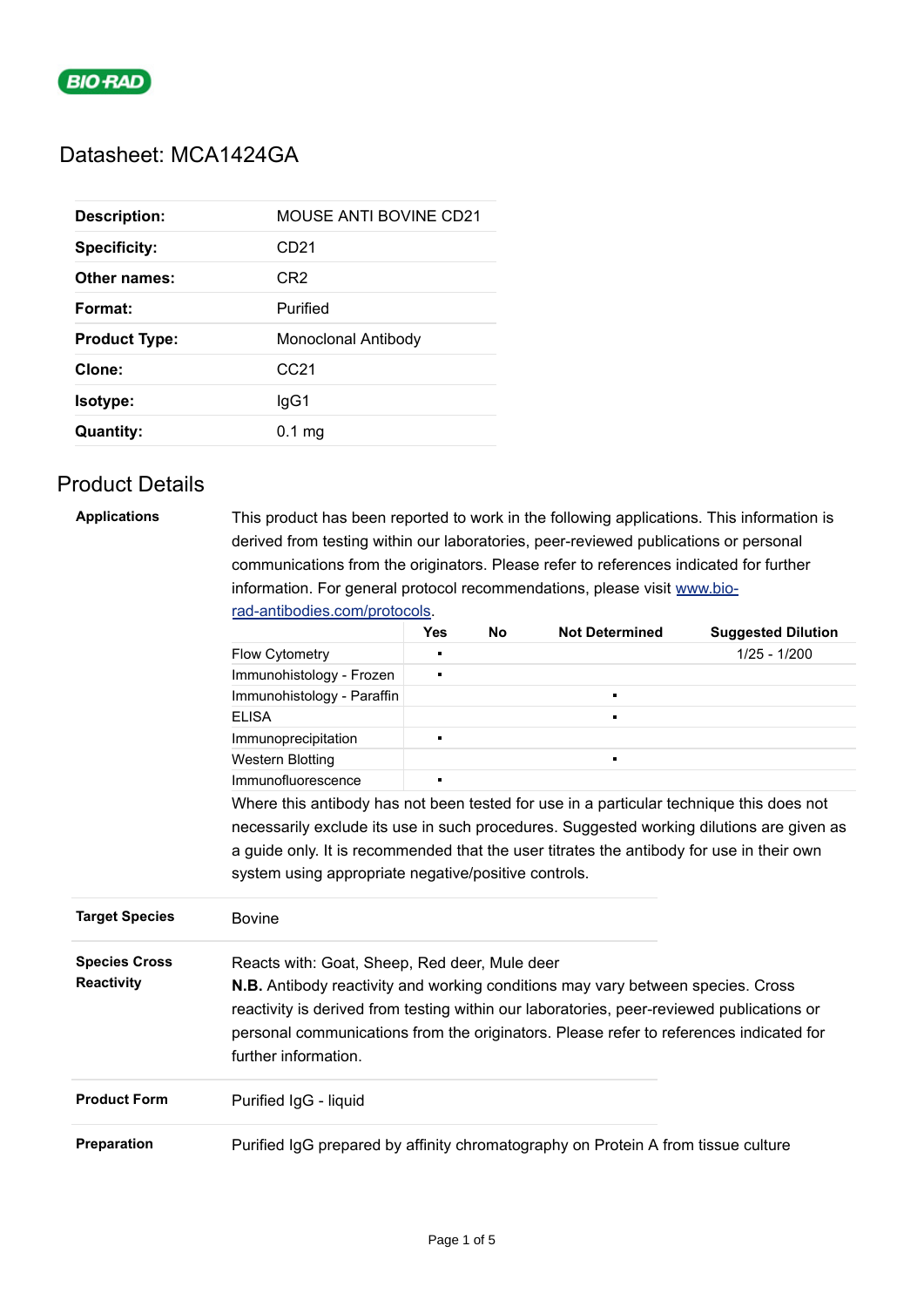|                                           | supernatant                                                                                                                                                                                                                                                                                                                                                                                                                                                                                                                                                                                                                                                                                                                                                                                                                                                                                                                                                                                                                                                                                                                                                                                                                                                                                                                                                                                                             |  |
|-------------------------------------------|-------------------------------------------------------------------------------------------------------------------------------------------------------------------------------------------------------------------------------------------------------------------------------------------------------------------------------------------------------------------------------------------------------------------------------------------------------------------------------------------------------------------------------------------------------------------------------------------------------------------------------------------------------------------------------------------------------------------------------------------------------------------------------------------------------------------------------------------------------------------------------------------------------------------------------------------------------------------------------------------------------------------------------------------------------------------------------------------------------------------------------------------------------------------------------------------------------------------------------------------------------------------------------------------------------------------------------------------------------------------------------------------------------------------------|--|
| <b>Buffer Solution</b>                    | Phosphate buffered saline                                                                                                                                                                                                                                                                                                                                                                                                                                                                                                                                                                                                                                                                                                                                                                                                                                                                                                                                                                                                                                                                                                                                                                                                                                                                                                                                                                                               |  |
| <b>Preservative</b><br><b>Stabilisers</b> | 0.09% Sodium Azide (NaN <sub>3</sub> )                                                                                                                                                                                                                                                                                                                                                                                                                                                                                                                                                                                                                                                                                                                                                                                                                                                                                                                                                                                                                                                                                                                                                                                                                                                                                                                                                                                  |  |
| <b>Carrier Free</b>                       | Yes                                                                                                                                                                                                                                                                                                                                                                                                                                                                                                                                                                                                                                                                                                                                                                                                                                                                                                                                                                                                                                                                                                                                                                                                                                                                                                                                                                                                                     |  |
| Approx. Protein<br><b>Concentrations</b>  | IgG concentration 1 mg/ml                                                                                                                                                                                                                                                                                                                                                                                                                                                                                                                                                                                                                                                                                                                                                                                                                                                                                                                                                                                                                                                                                                                                                                                                                                                                                                                                                                                               |  |
| <b>RRID</b>                               | AB_11152606                                                                                                                                                                                                                                                                                                                                                                                                                                                                                                                                                                                                                                                                                                                                                                                                                                                                                                                                                                                                                                                                                                                                                                                                                                                                                                                                                                                                             |  |
| <b>Fusion Partners</b>                    | Spleen cells from immunised BALB/c mice were fused with cells of the mouse NSI<br>myeloma cell line.                                                                                                                                                                                                                                                                                                                                                                                                                                                                                                                                                                                                                                                                                                                                                                                                                                                                                                                                                                                                                                                                                                                                                                                                                                                                                                                    |  |
| <b>Specificity</b>                        | Mouse anti Bovine CD21 monoclonal antibody, clone CC21 recognizes the bovine<br>CD21 cell surface antigen, a ~145 kDa single pass type I membrane glycoprotein<br>containing multiple sushi domains. CD21 is also known as complement receptor type 2. In<br>cattle CD21 expression is restricted to B lymphocytes (Naessens et al. 1990). CD21 may<br>be expressed on B cells as either a long or a short form (Pringle et al. 2012)<br>Mouse anti bovine CD21, clone CC21 has been used to demonstrate the co-expression of<br>CD21 with PrP <sup>c</sup> on B cells of scrapie infected sheep (Halliday et al. 2005).                                                                                                                                                                                                                                                                                                                                                                                                                                                                                                                                                                                                                                                                                                                                                                                                |  |
| <b>Flow Cytometry</b>                     | Use 10ul of the suggested working dilution to label 10 <sup>6</sup> cells in 100ul.                                                                                                                                                                                                                                                                                                                                                                                                                                                                                                                                                                                                                                                                                                                                                                                                                                                                                                                                                                                                                                                                                                                                                                                                                                                                                                                                     |  |
| <b>References</b>                         | 1. Howard, C.J. et al. (1991) Summary of workshop findings for leukocyte antigens of<br>cattle. Vet Immunol Immunopathol. 27 (1-3): 21-7.<br>2. Naessens, J. et al. (1990) Characterization of a bovine leucocyte differentiation antigen<br>of 145,000 Mw restricted to B lymphocytes. Immunology 69: 525-30.<br>3. Sopp, P. & Howard, C.J. (2001) IFN gamma and IL-4 production by CD4, CD8 and<br>WC1 gamma delta TCR(+) T cells from cattle lymph nodes and blood. Vet Immunol<br>Immunopathol. 81 (1-2): 85-96.<br>4. Lwin, S. et al. (2009) Immune cell types involved in early uptake and transport of<br>recombinant mouse prion protein in Peyer's patches of calves. Cell Tissue Res. 338:<br>343-54.<br>5. Breugelmans, S. et al. (2011) Immunoassay of lymphocyte subsets in ovine palatine<br>tonsils. Acta Histochem. 113: 416-22.<br>6. Halliday, S. et al. (2005) Expression of PrPC on cellular components of sheep blood. J<br>Gen Virol. 86 (Pt 5): 1571-9.<br>7. Brackenbury, L.S. et al. (2005) Identification of a cell population that produces<br>alpha/beta interferon in vitro and in vivo in response to noncytopathic bovine viral diarrhea<br>virus. J Virol. 79: 7738-44.<br>8. Breugelmans, S. et al. (2011) Differences between the ovine tonsils based on an<br>immunohistochemical quantification of the lymphocyte subpopulations. Comp Immunol<br>Microbiol Infect Dis. 34: 217-25. |  |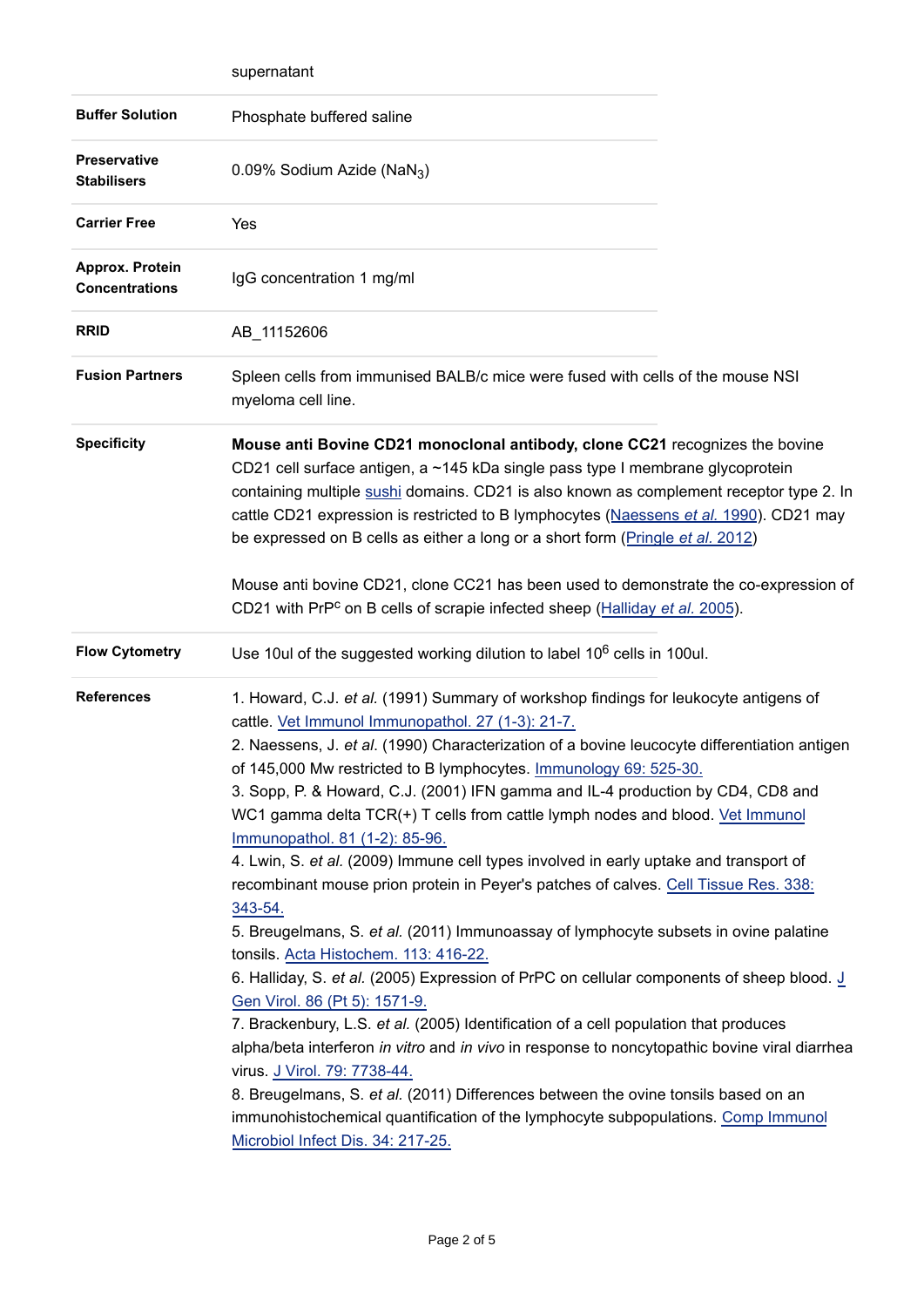9. Richt, J.A. *et al.* (2007) Production of cattle lacking prion protein. [Nat Biotechnol. 25:](http://www.ncbi.nlm.nih.gov/pubmed/17195841) 132-8.

10. Brujeni, G.N. *et al.* (2010) Bovine immunodeficiency virus and bovine leukemia virus and their mixed infection in Iranian Holstein cattle. [J Infect Dev Ctries. 4 \(9\): 576-9.](http://www.ncbi.nlm.nih.gov/pubmed/21045371)

11. Kiku, Y. *et al.* (2010) Decrease in bovine CD14 positive cells in colostrum is associated with the incidence of mastitis after calving. [Vet Res Commun. 34: 197-203.](http://www.ncbi.nlm.nih.gov/pubmed/20077004)

12. Pilla, R. *et al.* (2012) Long-term study of MRSA ST1, t127 mastitis in a dairy cow. [Vet](http://www.ncbi.nlm.nih.gov/pubmed/22383329) Rec. 170: 312.

13. Chattha, K.S. *et al.* (2010) Immunohistochemical investigation of cells expressing CD21, membrane IgM, CD32 and a follicular dendritic cell marker in the lymphoid tissues of neonatal calves. [Vet Immunol Immunopathol. 137: 284-90.](http://www.ncbi.nlm.nih.gov/pubmed/20557949)

14. Weiss, D.J. *et al.* (2006) Mucosal immune response in cattle with subclinical Johne's disease. [Vet Pathol. 43: 127-35.](http://www.ncbi.nlm.nih.gov/pubmed/16537930)

15. Summers, C. *et al.* (2012) The distribution of immune cells in the lungs of classical and atypical ovine pulmonary adenocarcinoma. [Vet Immunol Immunopathol. 146: 1-7.](http://www.ncbi.nlm.nih.gov/pubmed/22341799)

16. Sigurdson, C.J. *et al.* (2002) PrP(CWD) lymphoid cell targets in early and advanced chronic wasting disease of mule deer. [J Gen Virol. 83: 2617-28.](http://www.ncbi.nlm.nih.gov/pubmed/12237446)

17. Dagleish, M.P.*et al.* (2012) Immunophenotype of cells within cervine rectoanal mucosa-associated lymphoid tissue and mesenteric lymph nodes. [J Comp Pathol. 146:](http://www.ncbi.nlm.nih.gov/pubmed/22000034) 365-71.

18. Edwards, J.C. *et al.* (2010) PrP(Sc) is associated with B cells in the blood of scrapieinfected sheep. [Virology. 405: 110-9.](http://www.ncbi.nlm.nih.gov/pubmed/20646730)

19. Brodzki, P. *et al.* (2014) Phenotyping of leukocytes and granulocyte and monocyte phagocytic activity in the peripheral blood and uterus of cows with endometritis. [Theriogenology. 82: 403-10.](http://www.ncbi.nlm.nih.gov/pubmed/24857644)

20. Meganck, V. *et al.* (2014) Development of a method for isolating bovine colostrum mononuclear leukocytes for phenotyping and functional studies. [Vet J. 200: 294-8.](http://www.ncbi.nlm.nih.gov/pubmed/24679458) 21. Booth, J.S. *et al.* (2010) Co-stimulation with TLR7/8 and TLR9 agonists induce down-regulation of innate immune responses in sheep blood mononuclear and B cells. [Dev Comp Immunol. 34 \(5\): 572-8.](http://www.ncbi.nlm.nih.gov/pubmed/20051250)

22. Nikbakht Brujeni, G. *et al.* (2016) Association of BoLA-DRB3.2 Alleles with BLV Infection Profiles (Persistent Lymphocytosis/Lymphosarcoma) and Lymphocyte Subsets in Iranian Holstein Cattle. [Biochem Genet. 54 \(2\): 194-207.](http://www.ncbi.nlm.nih.gov/pubmed/26782666)

23. Kruger, E.F. *et al.* (2003) Bovine monocytes induce immunoglobulin production in peripheral blood B lymphocytes. [Dev Comp Immunol. 27 \(10\): 889-97.](http://www.ncbi.nlm.nih.gov/pubmed/12880638)

24. De Matteis G *et al.* (2016) Evaluation of leptin receptor expression on buffalo leukocytes. [Vet Immunol Immunopathol. 177: 16-23.](http://www.ncbi.nlm.nih.gov/pubmed/27436440)

25. Ekman, A. *et al.* (2010) B-cell development in bovine fetuses proceeds via a pre-B like cell in bone marrow and lymph nodes. [Dev Comp Immunol. 34 \(8\): 896-903.](http://www.ncbi.nlm.nih.gov/pubmed/20380850)

26. Silva, A.P. *et al.* (2015) Encapsulated *Brucella ovis* Lacking a Putative ATP-Binding Cassette Transporter (ΔabcBA) Protects against Wild Type *Brucella ovis* in Rams. [PLoS](http://www.ncbi.nlm.nih.gov/pubmed/26317399) One. 10 (8): e0136865.

27. Jimbo, S. *et al.* (2019) Natural and inducible regulatory B cells are widely distributed in ovine lymphoid tissues. [Vet Immunol Immunopathol. 211: 44-8.](http://www.ncbi.nlm.nih.gov/pubmed/31084893)

28. Brodzki, P. *et al.* (2019) Selected leukocyte subpopulations in peripheral blood and uterine washings in cows before and after intrauterine administration of cefapirin and methisoprinol. [Anim Sci J. Nov 06 \[Epub ahead of print\].](http://www.ncbi.nlm.nih.gov/pubmed/31696608)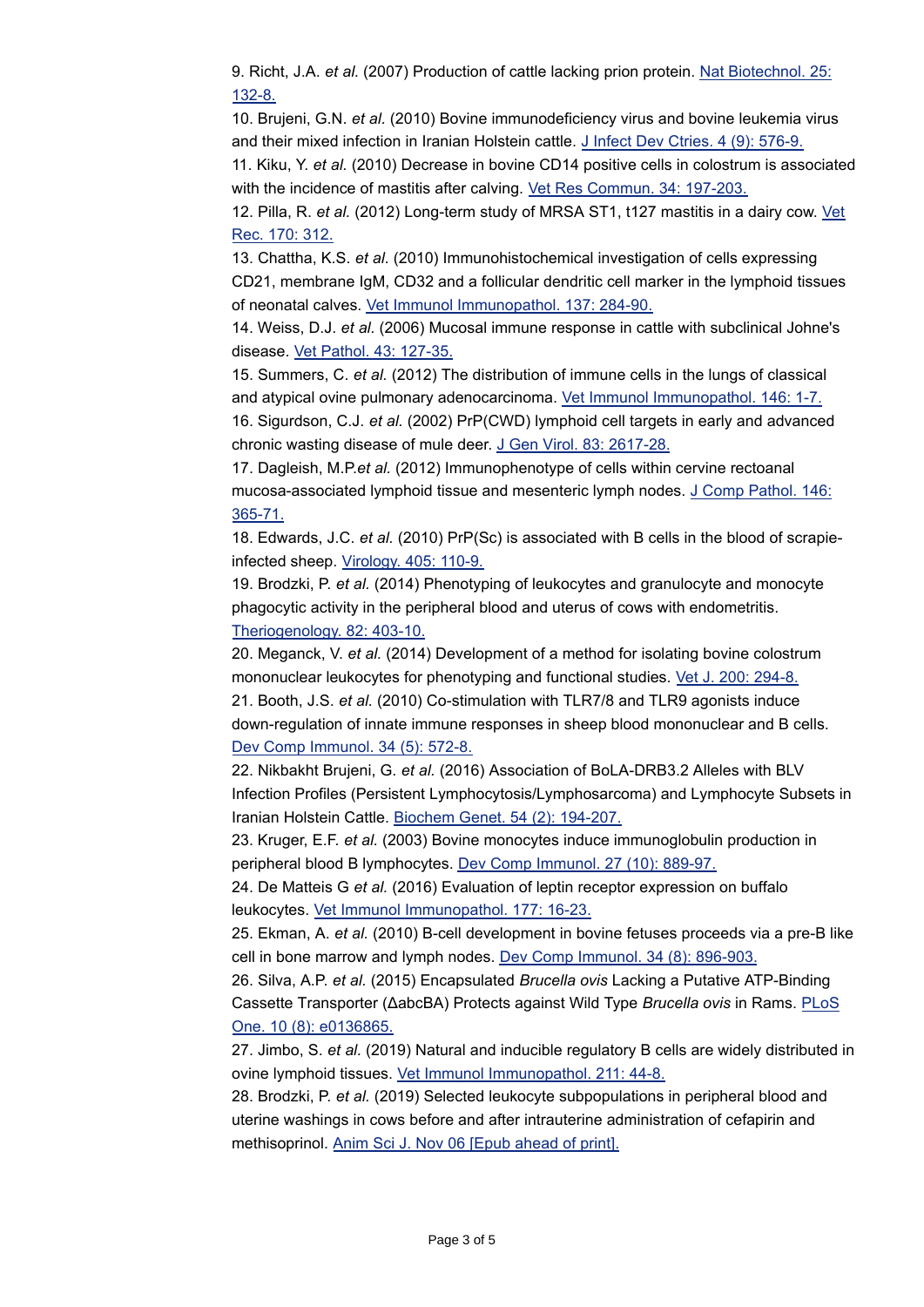|                          | 29. Souza, F.N. et al. (2020) Lymphocyte proliferative responses in dairy cows                                               |
|--------------------------|------------------------------------------------------------------------------------------------------------------------------|
|                          | supplemented with an immunomodulatory feed additive and administered polyvalent                                              |
|                          | vaccination. Arquivo Brasileiro de Medicina Veterinária e Zootecnia. 72 (6): 2397-401.                                       |
|                          | 30. Gondaira, S. et al. (2020) Immunosuppression in Cows following Intramammary                                              |
|                          | Infusion of Mycoplasma bovis. Infect Immun. 88 (3) Feb 20 [Epub ahead of print].                                             |
|                          | 31. Khosa, S. et al. (2020) Bovine Adenovirus-3 Tropism for Bovine Leukocyte                                                 |
|                          | Sub-Populations. Viruses. 12 (12) Dec 12 [Epub ahead of print].                                                              |
|                          | 32. Ramm, R. et al. (2020) Decellularization combined with enzymatic removal of N-linked                                     |
|                          | glycans and residual DNA reduces inflammatory response and improves performance of                                           |
|                          | porcine xenogeneic pulmonary heart valves in an ovine in vivo model.                                                         |
|                          | Xenotransplantation. 27 (2): e12571.                                                                                         |
|                          | 33. Ramos, A. et al. (2018) Melatonin enhances responsiveness to Dichelobacter nodosus                                       |
|                          | vaccine in sheep and increases peripheral blood CD4 T lymphocytes and IgG-expressing                                         |
|                          | B lymphocytes. Vet Immunol Immunopathol. 206: 1-8.                                                                           |
|                          | 34. Okino, C.H. et al. (2020) A polymorphic CD4 epitope related to increased susceptibility                                  |
|                          | to Babesia bovis. in Canchim calves. Vet Immunol Immunopathol. 230: 110132.                                                  |
|                          | 35. Park, D.S. et al. (2021) Dynamic changes in blood immune cell composition and                                            |
|                          | function in Holstein and Jersey steers in response to heat stress. Cell Stress Chaperones.                                   |
|                          | 26 (4): 705-20.                                                                                                              |
|                          | 36. Radley, G. et al. (2020) In Vitro. Benchmarking Study of Ventricular Assist Devices in                                   |
|                          | Current Clinical Use. J Card Fail. 26 (1): 70-79.                                                                            |
|                          | 37. Colombatti Olivieri, M.A. et al. (2021) Evaluation of a virulent strain of Mycobacterium                                 |
|                          | avium. subsp. paratuberculosis. used as a heat-killed vaccine. Vaccine. NNov                                                 |
|                          | 10;S0264-410X(21)01433-X.                                                                                                    |
|                          | 38. Casaro, S. et al. (2022) Flow cytometry panels for immunophenotyping dairy cattle                                        |
|                          | peripheral blood leukocytes Vet Immunol Immunopathol. 248: 110417.                                                           |
|                          |                                                                                                                              |
| <b>Storage</b>           | This product is shipped at ambient temperature. It is recommended to aliquot and store at                                    |
|                          | -20 $^{\circ}$ C on receipt. When thawed, aliquot the sample as needed. Keep aliquots at 2-8 $^{\circ}$ C for                |
|                          | short term use (up to 4 weeks) and store the remaining aliquots at -20°C.                                                    |
|                          |                                                                                                                              |
|                          | Avoid repeated freezing and thawing as this may denature the antibody. Storage in<br>frost-free freezers is not recommended. |
|                          |                                                                                                                              |
| Guarantee                | 12 months from date of despatch                                                                                              |
| <b>Health And Safety</b> | Material Safety Datasheet documentation #10040 available at:                                                                 |
| Information              | 10040: https://www.bio-rad-antibodies.com/uploads/MSDS/10040.pdf                                                             |
| <b>Regulatory</b>        | For research purposes only                                                                                                   |

## Related Products

## **Recommended Secondary Antibodies**

| Goat Anti Mouse IgG (STAR77)   | <b>HRP</b>              |
|--------------------------------|-------------------------|
| Rabbit Anti Mouse IgG (STAR12) | <b>RPE</b>              |
| Rabbit Anti Mouse IgG (STAR8)  | DyLight <sup>®800</sup> |